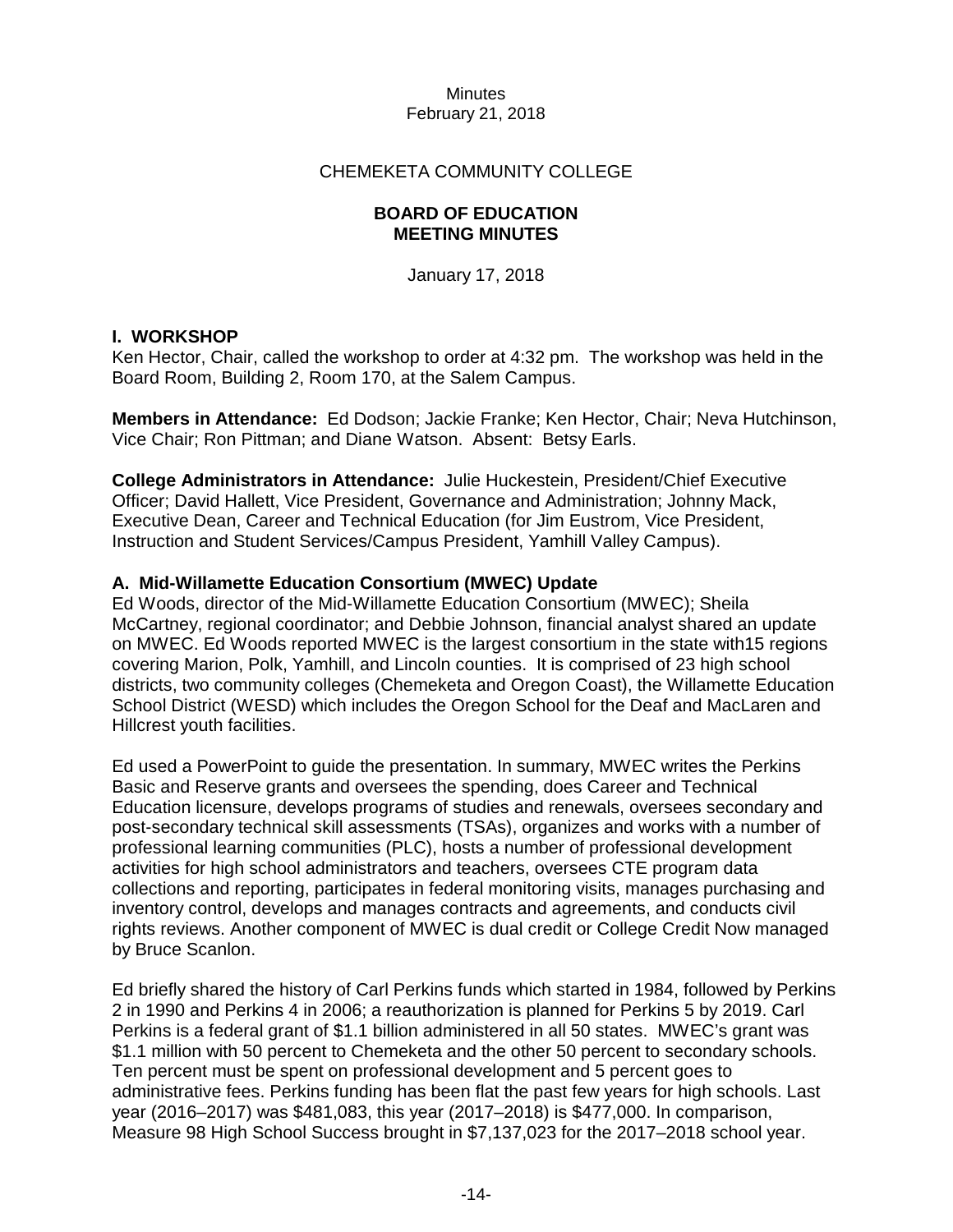Meeting Minutes Chemeketa Board of Education January 17, 2018 Page 2

Career Pathways was funded at \$497,530 last year and had 34 programs of study and 19 high schools; this year funding dropped to \$318,330, with 43 programs of study and 24 high schools. The CTE Revitalization grant for 2015–2017 was approximately \$1.1 million for the region; for 2017–2019 the grant awarded is approximately \$2.5 million, with 25 percent of the available money going to our region. In all the funding streams, our region was awarded \$2.1 million in 2016–2017 and \$10.5 million for 2017–2018.

Ed explained a program of study is a secondary to post-secondary pathway that leads to a certificate or degree. The state has six career-related areas: agriculture/natural resources; arts information and communication; business/management; human resources/emergency services; industrial engineering systems; and health services. The programs of study must fall within five elements: standards of content (skillsets); alignment/articulation (align with college program); accountability and evaluation (advisory groups); student support services (counseling, career exploration, guidance); professional development.

Professional Learning Communities (PLCs) are meetings made up of administrators in Marion, Polk, Yamhill, and Lincoln counties that are held four times a year to hear updates and for professional development activities. This year the group discussed and organized speakers, tours, best practices, equipment demonstrations, and presentations on subjects of interest.

Sheila McCartney, regional director, shared a slide with a summary of her duties. Sheila is one of 15 regional coordinators in the state. Sheila helps principals and teachers develop budgets, set up classes and programs of study, recruits and sponsors new teachers to teach CTE courses, assists them to get their teaching license, develops pilot programs with the Oregon Department of Education or other agencies and organizations, and does reporting to federal and state government for funding.

She shared a few stories on how MWEC sponsors individuals to teach courses. She connected a retired health provider with Stayton High School, which was interested in starting a health program. MWEC helped her get a teaching license, and she taught a health occupations course which led to the development of a health program. Sheila worked with a charter school in Lincoln County and a retired marine/environmental scientist. MWEC helped him get a teaching license; a marine science/drone technology program of study was developed; the teacher applied and received a \$427,000 grant; students were given the opportunity to use drones to get data on the wave generator and transmit it back to OSU; used drones to follow whale migration to send DNA back to NOVA; drones were used to make virtual tours of property for real estate companies; and a video was developed for tourism. Because of the flexibility of being a sponsor, MWEC has added 63 new teachers.

Also, last year Sheila worked with Megan Cogswell on a pre-apprenticeship program. It was approved by the Department of Education, and the pilot program is being offered at North Marion High School this year and next year it will be offered at Cascade, Willamina, Jefferson and Salem-Keizer.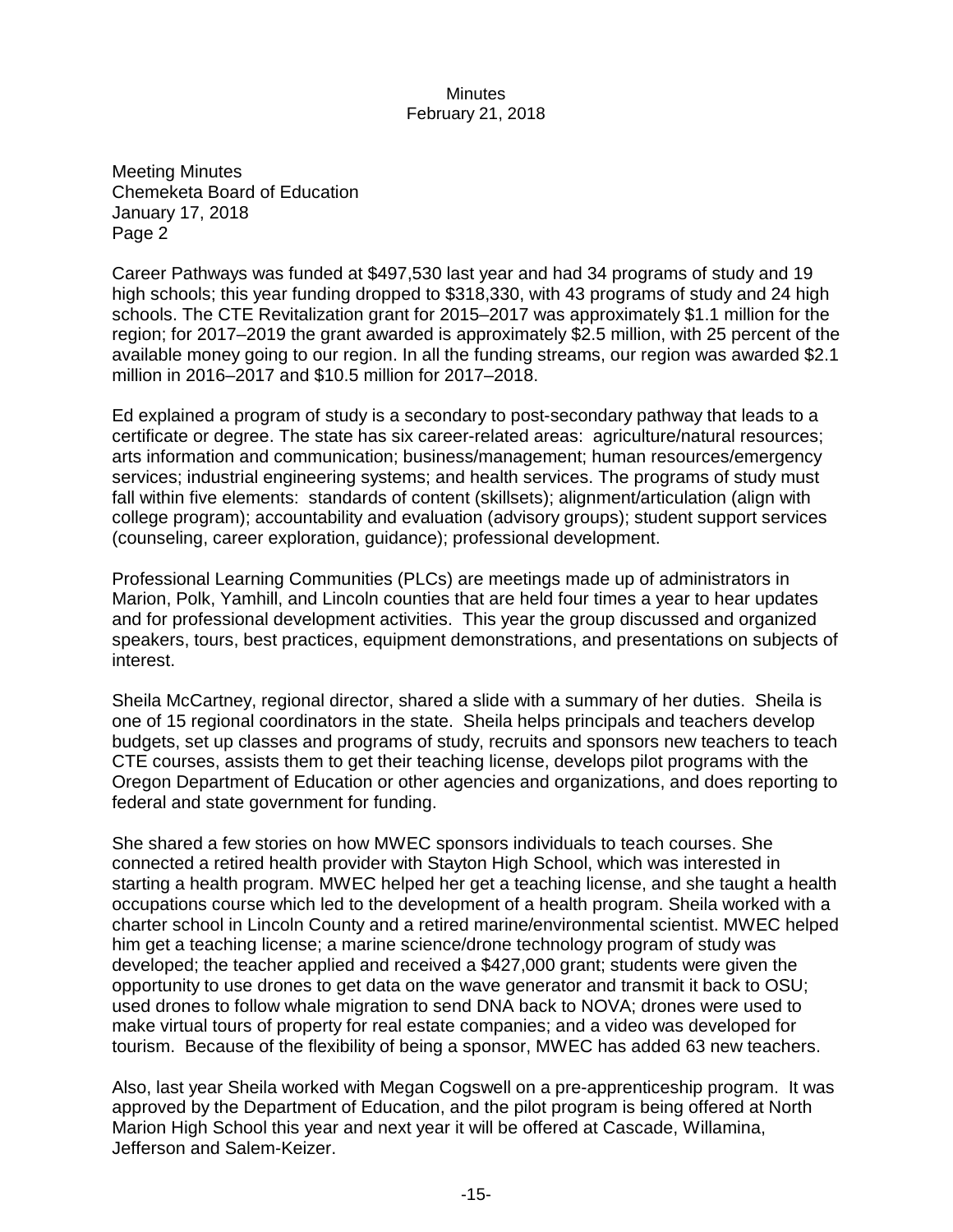Meeting Minutes Chemeketa Board of Education January 17, 2018 Page 3

Debbie Johnson, financial analyst, shared some additional funding streams and grants including Perkins Basic and Perkins Reserve, CTE Salem/Keizer, and Delta Teacher Development. She noted the split has been 52 percent for post-secondary and 48 for secondary schools. Of that 52 percent Chemeketa received 95 percent of the funds and 5 percent went to Oregon Coast. However, starting next year, it will be a 50/50 split. Debbie reviewed her major job duties and shared examples of big equipment purchases through Perkins funds, including CNC plasma cutting system for manufacturing, drones for electronics, 3-D printers for drafting and welding equipment. The board thanked Ed, Sheila, and Debbie for their presentation.

A recess was taken at 5:10 pm.

## **II. A. EXECUTIVE SESSION**

Executive Session was called to order at 5:36 pm in Building 2, Room 172, on the Salem Campus. Executive Session was held in accordance with ORS 192.660(2)(d) negotiations and (e) real property.

**Members in Attendance:** Ed Dodson; Betsy Earls (arrived at 5:45 pm); Jackie Franke; Ken Hector, Chair; Neva Hutchinson, Vice-Chair; Ron Pittman; and Diane Watson.

**College Administrators in Attendance:** Julie Huckestein, President/Chief Executive Officer; David Hallett, Vice President, Governance and Administration; Johnny Mack, Executive Dean, Career and Technical Education (for Jim Eustrom, Vice President, Instruction and Student Services/Campus President, Yamhill Valley Campus); and Greg Harris, Director, Marketing, Public Relations, and Student Recruitment. Guests: Andrew Bone, Holly Nelson, and Miriam Scharer.

Executive Session ended at 6 pm.

## **II. B. ADMINISTRATION UPDATES**

The following updates were shared or discussed with the board: Winter board work session and budget committee orientation; visit to Mt. Angel District School Board meeting; board calendar preview; legislative update/legislator visits; Oregon President's Council update; Anesthesia Technology AAS program; ISS organization changes; accreditation visit April 4–5; and board agenda preview.

A recess was taken at 6:55 pm.

## **III. REGULAR SESSION**

## **A. CALL TO ORDER**

Ken Hector, Chair, reconvened the board meeting at 7:02 pm. The meeting was held in the Board Room, Building 2, Room 170, at the Salem Campus.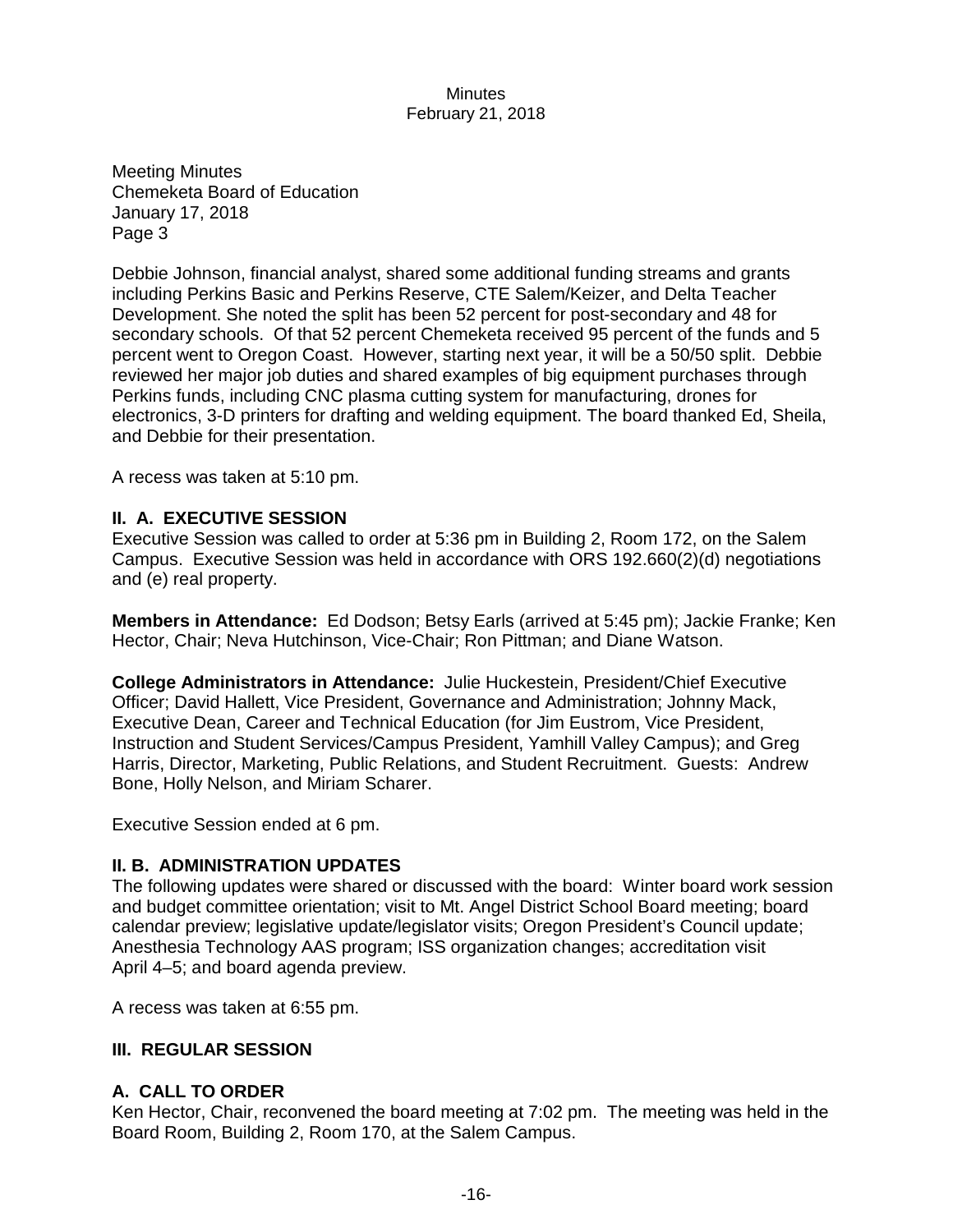Meeting Minutes Chemeketa Board of Education January 17, 2018 Page 4

# **B. PLEDGE OF ALLEGIANCE**

Ken Hector led the group in the Pledge of Allegiance.

# **C. ROLL CALL**

**Members in Attendance:** Ed Dodson; Betsy Earls; Jackie Franke; Ken Hector, Chair; Neva Hutchinson, Vice Chair; Ron Pittman; and Diane Watson.

**College Administrators in Attendance:** Julie Huckestein, President/Chief Executive Officer; David Hallett, Vice President, Governance and Administration; and Johnny Mack, Executive Dean, Career and Technical Education (for Jim Eustrom, Vice President, Instruction and Student Services/Campus President, Yamhill Valley).

**Board Representatives in Attendance**: Isaac Acosta, Associated Students of Chemeketa (ASC); Justus Ballard, Chemeketa Faculty Association; Terry Rohse, Chemeketa Classified Association; and Allison Stewart Hull, Chemeketa Exempt Association.

Board Chair Ken Hector welcomed David Hallett, Vice President of Governance and Administration, who replaced Andrew Bone who retired at the end of November.

# **D. COMMENTS FROM THE AUDIENCE**

None

## **E. APPROVAL OF MINUTES**

Ed Dodson moved and Betsy Earls seconded a motion to approve the minutes of December 20, 2017.

The motion CARRIED.

# **F. REPORTS**

## **Reports from the Associations**

Isaac Acosta, ASC executive coordinator, said his report stands as written with one addition. A student forum on the tuition increase will be held on February 14 (he later said it was February 15). A member of ASC will be the moderator.

Justus Ballard, Chemeketa Faculty Association, made one addition to the written report. The Faculty Association contributed \$500 for the Holiday Social.

Terry Rohse, Chemeketa Classified Association, stated the report stands as written. He reported last month that the Classified Association purchased 14 more food cards to add to the 15 they received. Terry noted those additional food cards were from donations from friends of the classified Association and the classified board members. The Emergency Fund that was established three years ago is still fully funded for classified staff in need.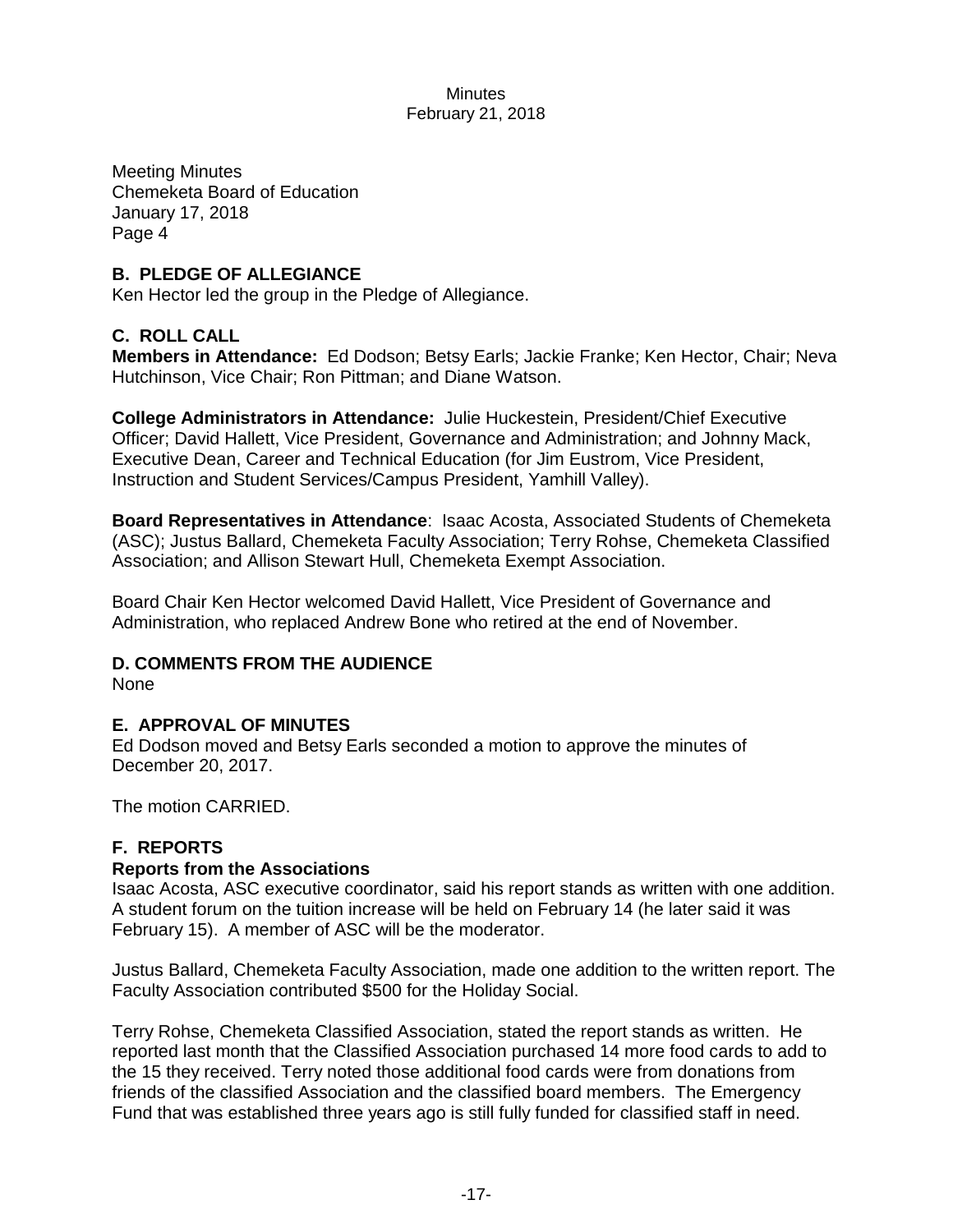Meeting Minutes Chemeketa Board of Education January 17, 2018 Page 5

Allison Stewart Hull, Chemeketa Exempt Association, said the report stands as written.

## **Reports from the College Board of Education**

Betsy Earls had no report.

Neva Hutchinson attended the Holiday Social, the welcome for David Hallett, and the Keizer Chamber Forum luncheon.

Diane Watson attended the Mt. Angel District School Board meeting, Keizer Chamber/ Rotary annual luncheon, Keizer Chamber Forum luncheon, and the Senator Merkley and Representative Kurt Schrader Town Hall at Claggett Middle School in Keizer.

Jackie Franke attended the Holiday Social, a Mid-Willamette Valley Council of Government (COG) Executive Board meeting, Salem-Keizer Education Foundation Board meeting, and a Salem Council monthly meeting. Jackie met with Salem-Keizer school board member Kathy Goss.

Ron Pittman recognized Jackie Franke for being elected to the COG Executive Council.

Ed Dodson attended the welcome for David Hallett, faculty art exhibit, Oregon Community College Association (OCCA) Forum, and the OCCA Board meeting.

Ken Hector attended the Silver Falls Emergency Management Advisory Committee, a SEDCOR Forum luncheon, the Senator Merkley and Representative Kurt Schrader Town Hall, and he accompanied Julie for a meeting with Representative Mike Nearman.

#### **Reports from the Administration**

Johnny Mack shared four updates:

- 1. The Early Childhood Education Educator Development (ECEED) is a collaboration between Developmental Education, English Speakers of Other Languages (ESOL), Early Childhood Education, Career and Technical Education, and community partners. The first cohort started winter term 2017 in Salem with 26 students and will finish this winter 2018; the second cohort started winter 2018 at YVC and has 16 students.
- 2. Chemeketa Works is an industry-driven, grow-your-own, paid internship with ten industry partners. This project is in collaboration with Cooperative Work Experience (CWE), which will incorporate this new model into existing infrastructure.
- 3. The Wine Studies program competed in a San Francisco wine competition that had 7,000 entries. The 2013 Pinot Noir won a silver medal, and the 2016 Pinot Blanc won a bronze medal.
- 4. A number of volleyball athletes received awards from the American Volleyball Coaches Association (AVCA): Jane Cale, 2017 AVCA Two-Year College First Team All-American; Haley Paterson, Second Team All-American; Ialah Ochse, 3<sup>rd</sup> Team All-American; and Traci Stephenson, the AVCA Two-Year College Western Region Coach of the Year.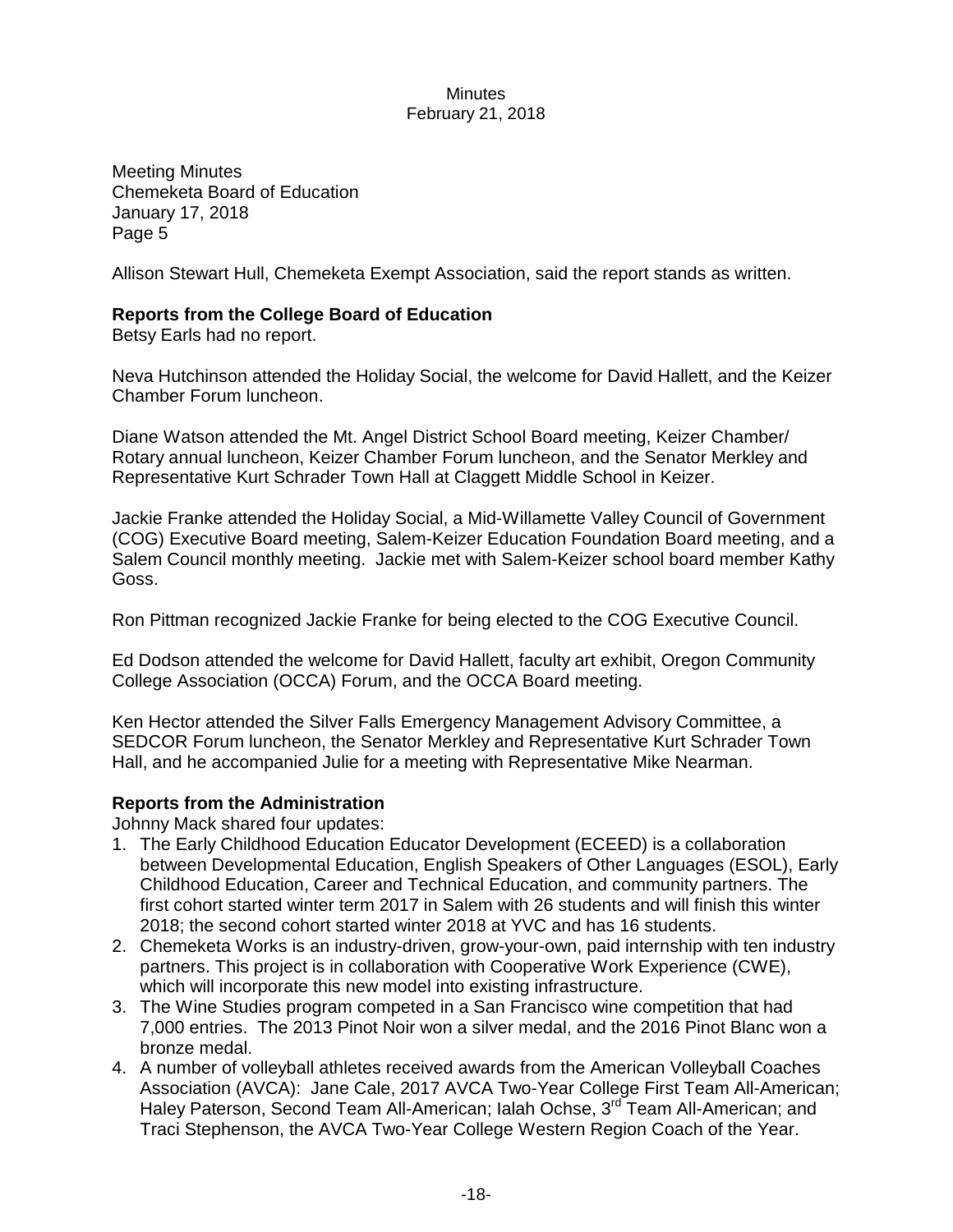Meeting Minutes Chemeketa Board of Education January 17, 2018 Page 6

## **G. INFORMATION**

#### **2018–2019 Proposed Budget Calendar**

Miriam Scharer reported the board must adopt the Budget Calendar in advance of the budget process. The calendar lists critical dates and timelines. The first Budget Committee meeting is scheduled for Wednesday, April 11, at 6 pm, to present the budget; the second meeting is Wednesday, April 18, at 4:30 pm, for final discussion and approval; and an optional third meeting is scheduled on Wednesday, April 25, if needed. A public hearing will be held on May 16; and final adoption on June 20. The Budget Calendar will be brought back next month for action.

## **Proposed Student Tuition for 2018–2019**

Miriam Scharer referred to two handouts in the board folder—the green sheet and the chart of 2017–2018 Oregon Community Colleges Tuition and Fees; on the reverse is the Oregon University System Tuition and Fees for public and private universities. The chart reflects current tuition and fees rates. The narrative on the green sheet details the college's financial position and rationale for the recommendation. Miriam reiterated as the college builds the budget projections, key factors are resources, expenditures, and tuition revenue. While the state allocation is known, there is fluctuation in Chemeketa's share due to the loss of enrollment, which has a direct impact on tuition revenue. Also, there will be additional expenditure increases due to rising employee costs in PERS and unfunded mandates. In order to maintain current service levels and offset increases in costs, the college proposed the following tuition increase:

- Tuition increase of \$3 per credit for a total of \$87 per credit
- Universal fee increase (credit) of \$3 per credit for a total of \$18 per credit
- Universal fee increase (noncredit) of 10 cents per billing hour for a total of 40 cents per billing hour
- Out-of-state and international tuition increase of \$6 for a total of \$252

A chart of the current rates, the proposed increase, and the proposed total is on the reverse side of the green sheet.

The total annualized in-district tuition and universal fee cost of 45 credits would be \$4,725 compared to the current \$4,455, which would still keep Chemeketa in the third lowest among the 17 community colleges based on current year rates. Chemeketa is usually the first college to make a tuition recommendation.

Julie Huckestein reported raising tuition is a difficult decision and is not taken lightly. It was discussed at length by Executive Team before making this recommendation to the board. When there was low state revenue, the college was fortunate to experience high tuition revenue. However, even though there is steady state revenue, the college has experienced enrollment declines resulting in a significant decrease in tuition revenue. The college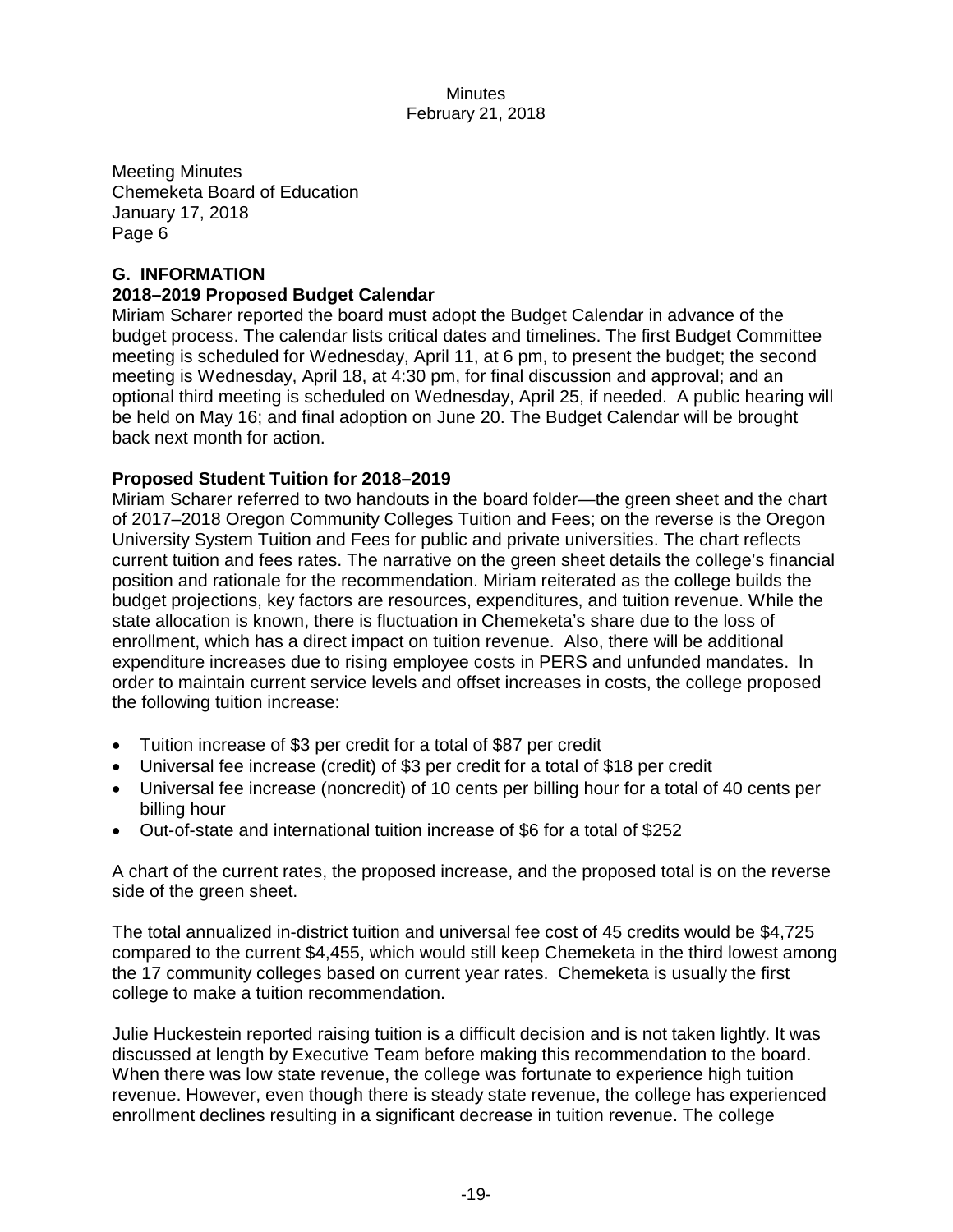Meeting Minutes Chemeketa Board of Education January 17, 2018 Page 7

recognizes the impact this has on students; however, in order to maintain the operations and provide quality services and programs to students, a tuition increase is necessary.

Discussion highlights:

- Jackie Franke asked why the college does not have a technology fee. Miriam replied Chemeketa's universal fee includes a technology fee.
- Ed Dodson said the board does not like tuition increases; however, Chemeketa had no tuition increase for four years. He asked Isaac if raising tuition \$1–\$2 a year would be more preferable than a large increase during a random year.
- Betsy Earls said the \$6 increase worries her and that smaller, gradual increases each year might have been a better strategy.
- Isaac Acosta said the \$6 increase will come as a shock to many students, but it will be important to communicate why the increase and that tuition was not increased four years in a row. In his opinion, it would be better to do small increases each year instead of a big increase. He will make sure the moderator asks this question at the student forum.
- Diane Watson was amazed that Chemeketa had been able to keep tuition the same for four years. In looking at the annualized tuition, Chemeketa's rate with the \$6 increase is \$4,725. The statewide average among 17 community colleges is \$5,169 and with the highest being \$5,963, it is most likely that Chemeketa will still be in the lower range. Diane does not like to raise tuition, but understands the need in order to maintain quality instruction and provide necessary student support services.
- Ken Hector requested an updated chart of tuition and fees as soon as the other colleges have set their rates. Miriam said the other colleges will be making tuition recommendations between now and June and will bring back a revised chart to the board.

Board action will be requested at the February board meeting.

# **Strategic Plan**

Julie Peters, director of Planning and Lean Development, referred to the Strategic Plan in the board folder. She explained the format change from last year and how it relates to the placemat. Last year there were 52 initiatives and it was difficult to identify the scope, magnitude, and importance of each initiative to the college at large. This new format is more readable, it identifies and applies focus on four key initiatives under each core theme, and it will be easier to communicate and track progress on the most important work for this year.

Julie reviewed the structure and format of the Strategic Plan. It includes an overview (why we do what we do) of the vision, mission, values, and core themes and the objectives of each core theme. The four core themes have been broken down into seven categories— 1. Strategic Initiatives – Description of initiative

- 2. Activity Timeline When work will actively take place in the seven-year timeframe
- 3. Related Operational Initiatives A crosswalk between last year's plan and this year's plan; may include additional initiatives from last year that relate to the Strategic Initiative
- 4. 2017–2018 Planned Activities Major activities that relate to the Strategic Initiative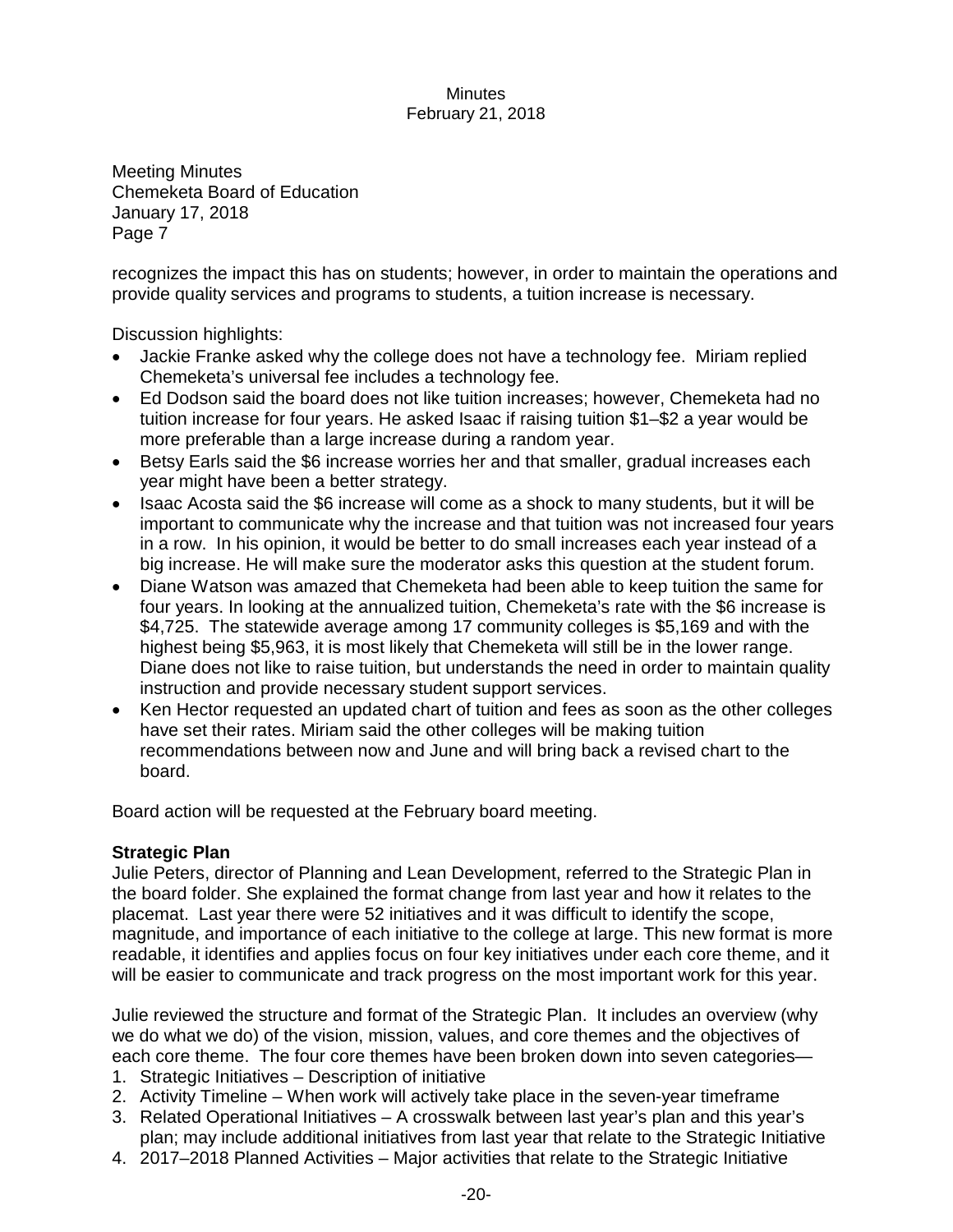Meeting Minutes Chemeketa Board of Education January 17, 2018 Page 8

- 5. 2017–2018 Milestone What will be accomplished by the end of June
- 6. Operational Initiatives Other institutional initiatives that rolled over from last year that are not tied to a core theme but will have continued activity
- 7. Completed Initiatives Initiatives that have been completed since the seven-year cycle began

Julie Peters referred to the placemat that was in the board folder. This is a condensed version of the Strategic Plan and is a great way to communicate and see at-a-glance the work of the college. Side 1 lists the four core themes with the four key Strategic Initiatives under each for a total of 16 Strategic Initiatives. The description, planned activities, and annual milestones are also listed. On the reverse side are the objectives and measures for the Strategic Initiatives broken down by 3–6 objectives, a number of high-level measures to track progress and identify status of each objectives of the core themes, status as of 2016– 2017, and a 2022 target, which is the end of the seven-year accreditation and strategic planning cycle. Julie noted some of the targets are aspirational. The accreditation process is all about the journey and continuous improvement in meeting and tracking progress towards the objectives and measures rather than focusing achieving a specific target.

Ron Pittman asked what does NA mean under the 2016–2017 column. Julie said it means there is not current data yet. Either the work has not begun, is in progress, or not completed. Julie Huckestein said there will be more time for in-depth discussion at next Wednesday's Board Work Session. Julie Peters was thanked for her presentation and her work on the Strategic Plan and the placemat.

## **Anesthesia Technology Associate of Applied Science Degree**

Sandi Kellogg, dean of Health Services, reported a new Anesthesia Technology Associate of Applied Science degree is proposed based on community and employer needs. An anesthesia technician works alongside the anesthesiologist and/or nurse anesthetist, prepares the room, equipment, verifies medications, and at the end of the procedure, gets the room ready for the next patient. Currently, there are only ten anesthesia technology programs in the United States, only two on the west coast—in Renton, Washington, and Pasadena, California. This is an up and coming profession that has positive growth; wages would be around \$50,000 per year. Pending the approval processes, the hope is to offer this program in the fall or winter.

Ed Dodson noted the list of prerequisite courses and asked if students would be required to take them before they start the program. Sandi said that since the program is on a fast track, the first cohort would need to fit in the prerequisites with the regular coursework. The program is very rigorous and is comparable to the nursing program. In the future, it will be a limited enrollment program, with an application process, and students would have to take the prerequisites before they can apply.

# **H. STANDARD REPORTS**

## **Personnel Report**

David Hallett said the report stands as written.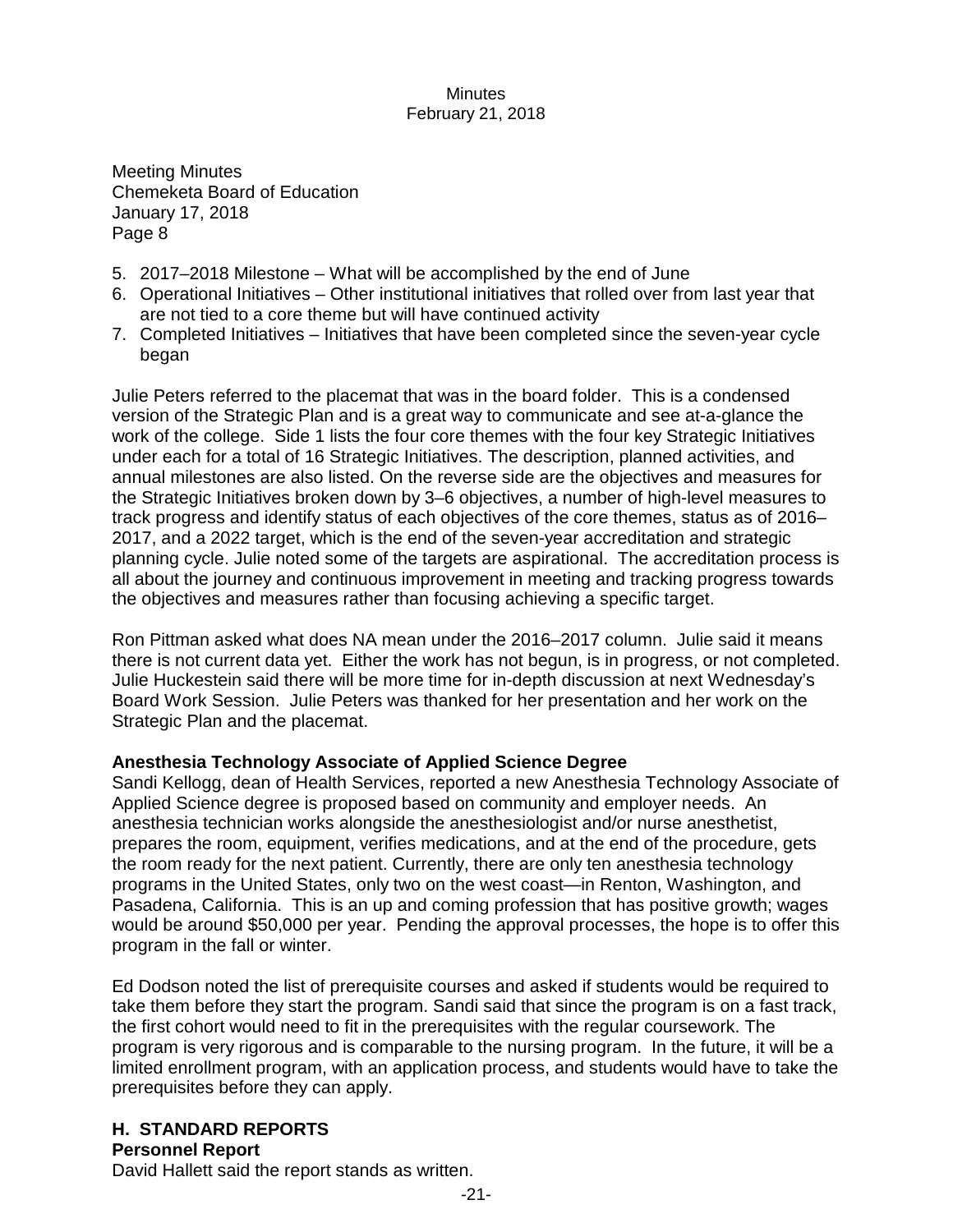Meeting Minutes Chemeketa Board of Education January 17, 2018 Page 9

#### **Budget Status Report**

Miriam Scharer referred to the Statement of Resources and Expenditures as of December 31, 2017. Property Taxes is up slightly from last year and the Tuition and Fees reflect revenue before the start of winter term. There was nothing significant to report in the Budget Status Report. Interest rates are slightly up in the Status of Investments report.

The Quarterly Update of Other Funds was included in this month's report. This report itemizes other resources and obligations in both revenue-based and budget-based accounts. The Athletics fund obligations includes the first half of a \$300,000 contribution that Athletics is making towards the athletics complex/softball field. The second half will be transferred out when the complex is completed. In Student Financial Aid, there is a 10 percent reduction in financial aid that has been disbursed due to the decrease in financial aid applications. However, again, this is prior to the winter term disbursements so it only reflects summer and fall terms.

Neva Hutchinson questioned the Regional Library numbers and if the funding is enough for the remainder of the year. Miriam Scharer will research and report back.

#### **Capital Projects Report**

Rory Alvarez said the report stands as written. Rory said equipment is on the softball field and work has started. The anticipated completion date is April or May depending on weather conditions.

## **College Advancement Report October 2017–December 2017**

David Hallett reported grant activities lists the grants submitted, pending, and awarded with the awarded grants amounting to \$350,199. David drew attention to the upcoming STARS Receptions scheduled for April 27, at the Broadway Commons in Salem from 3:30–5 pm and May 11, at YVC in McMinnville from 3:30–5 pm.

## **Recognition Report**

Julie Huckestein acknowledged all the employees in the written report.

## **J. ACTION**

Ed Dodson moved and Ron Pittman seconded a motion to approve action item Nos. 1–5:

- 1. Approval of College Policies #3150, Exempt Supervisory Employees: Definition; #6220, Surplus Property; #6240, Inventory; and #6410, Legal Services
- 2. Approval of Academic Calendar for 2018–2019
- 3. Approval of 2017–2018 Faculty Sabbatical Leave Recommendation One-Term Spring 2018
- 4. Acceptance of Program Donations October 1, 2017 through December 31, 2017
- 5. Approval of Grants Awarded October 2017–December 2017

The motion CARRIED.